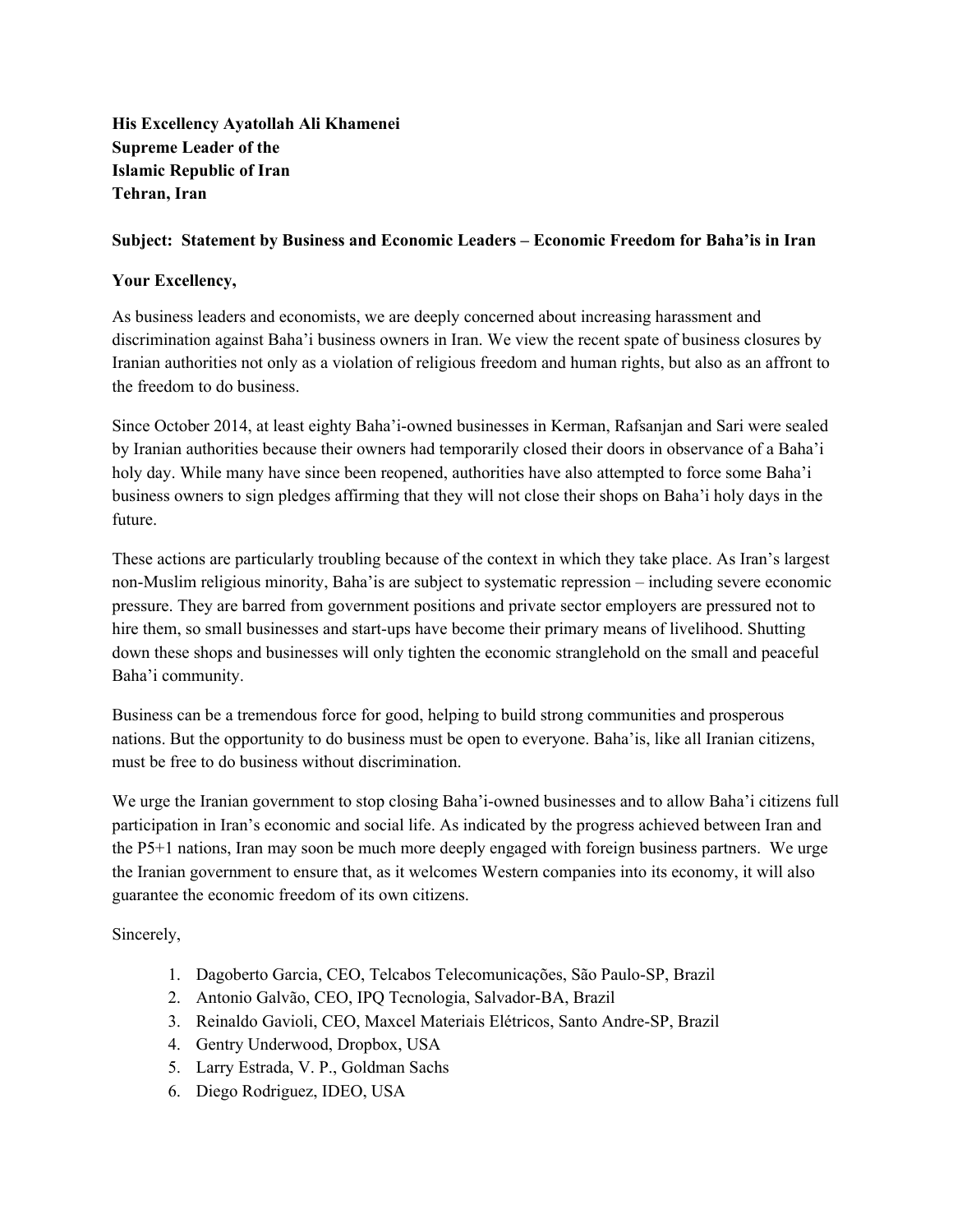- 7. Thiess Buettner, Professor of Economics, Friedrich-Alexander-Universitaet, Germany
- 8. Soheil Abedian, Executive Chairman, Sunland Group, Australia
- 9. Douglas Allen, Associate Professor of Management and Director of International MBA Program, University of Denver, USA
- 10. Nava Ashraf, Associate Professor, Harvard Business School, USA
- 11. José Paulo Cavalieri, Diretor, Klaruss Tecnologia, São Paulo –SP, Brazil
- 12. Dr. David Colwell, Senior Lecturer, School of Banking & Finance, University of New South Wales, Australia
- 13. Marivaldo Costa, Diretor, TM Solutions, Sao Paulo-SP, Brazil
- 14. Tim Crommelin, Executive Chairman, Morgans Financial Limited, Australia
- 15. Andre Denis, CEO, AJC Teleinformatica, Santo André-SP, Brazil
- 16. Mary Fish, Professor of Economics, Emeritus University of Alabama, USA
- 17. Ana Paula Fontes, Diretora, Lantele Telecomunicações, Rio de Janeiro-RJ, Brazil
- 18. Sergio Gigante, COO, Tecnocomp Soluções EM TI, São Bernardo do Campo-SP, Brazil
- 19. Bryan Graham, Associate Professor of Economics, University of California, Berkeley, USA
- 20. Jonathan Haughton, Professor of Economics, Suffolk University, USA
- 21. Satish Kumar Jain, Professor of Economics, Jawaharlal Nehru University, India
- 22. Paulo Jubilut, CEO, Remaster Floor & Ceiling Solutions, São Paulo-SP, Brazil
- 23. Amitabh Kundu, Professor of Economics, Centre for the Study of Regional Development Jawaharlal Nehru University, India
- 24. Jordy Leiser, StellaService
- 25. Wai Man Liu, Associate Professor, College of Business and Economics, Australian National University, Australia
- 26. Fabio Lourenção, CEO, Interface Soluções Tecnologicas, São Paulo-SP, Brazil
- 27. Ciro Lucchesi, CEO, Recicabos, Recicabos-PE, Brazil
- 28. Adam Ludwin, Chain, USA
- 29. Shirin Mahalati, Professor of Economics, Devi Ahilyabai University, India
- 30. Renato Marquart, CIO, Austacem Telecom System, São Paulo-SP, Brazil
- 31. Shahruz Mohtadi, Associate Professor of Economics, Suffolk University, USA
- 32. Fariborz Moshirian, Professor and Director of the Institute of Global Finance, School of Banking and Finance, University of New South Wales, Australia
- 33. Daniel Natorf, Diretor, Geração Tecnologia, Porto Alegre-RS, Brazil
- 34. Daniel Novaes, NATIV
- 35. Ricardo Okamura, CEO, Added Solutions, Brazil
- 36. Claudenir Oliveira, Diretor, Zeittec Conectividade, Curitiba-PR, Brazil
- 37. Peter Pham, Associate Professor, School of Banking & Finance, University of New South Wales, Australia
- 38. Farhad Rassekh, Professor of Economics, University of Hartford, USA
- 39. Eder Rodrigues, Diretor, Net Telecom, Sao Bernardo do Campo-SP, Brazil
- 40. Julian Shapiro, Libscore
- 41. Orlando Silva, CEO, Multirede Distribuidora, Belo Horizonte-MG, Brazil
- 42. Johnny Steindorff, Focus Investments
- 43. Alexandre Sulacov, CEO, Tecwork Teleinformática, São Paulo-SP, Brazil